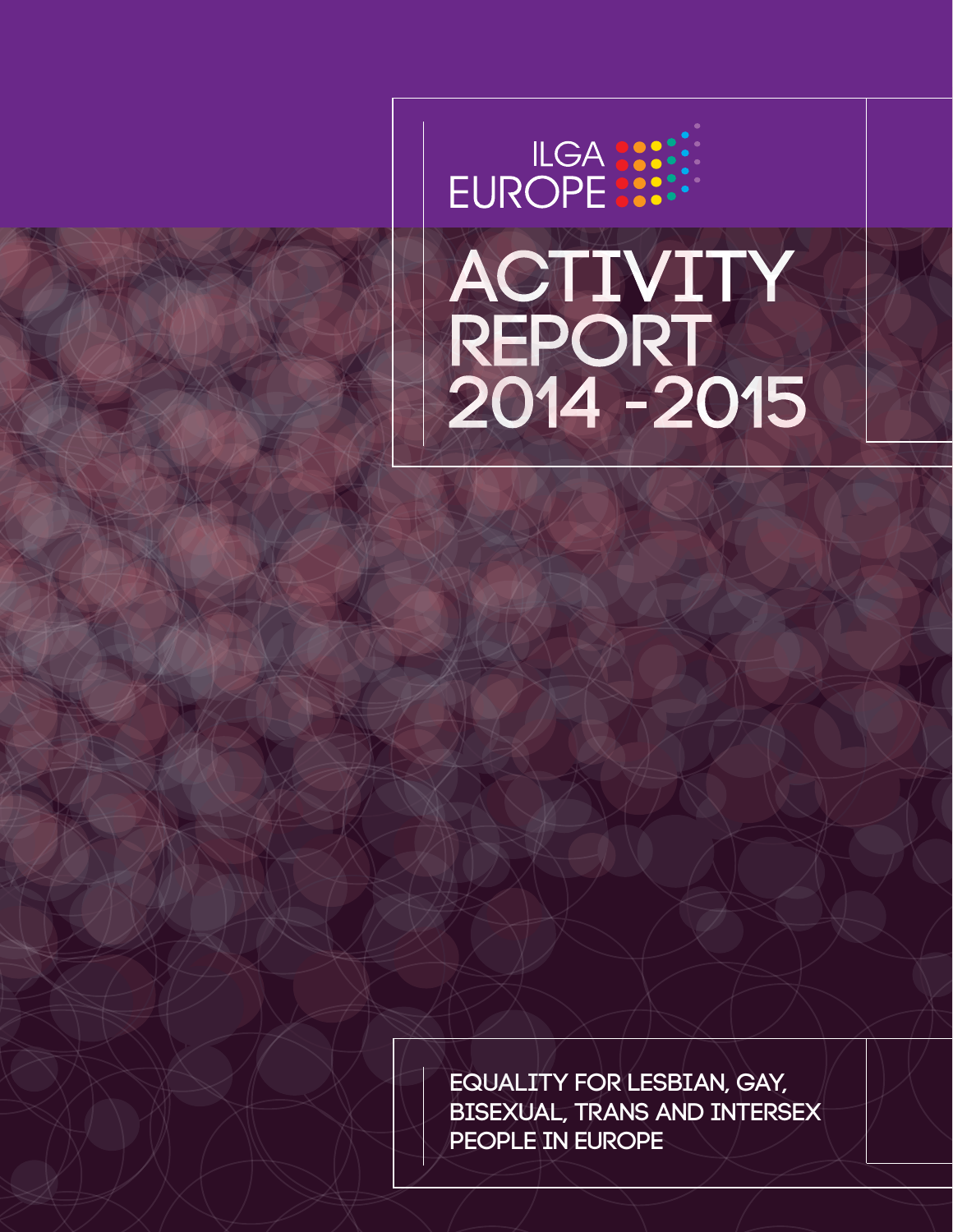### **INTRODUCTION**

In my first activity report note as ILGA-Europe executive director, I said: *In marching towards the next milestones of translating commitments into change on the ground, we are heartened and strengthened by the knowledge that European LGBTI movement is growing every year in strength and capacity.*"

Looking at the world around us these days, that sentiment from 2010 might seem overly optimistic. In the intervening five years, European societies have gone through profound changes. We are currently in the throes of a refugee crisis, one that reveals the present-day tension between human rights and political action bubbling just below the surface.

Decision-makers seem lost, caught between the vocal commitments made in international fora and their apparent desire to appeal to populist politics closer to home. Amid this cacophony of political confusion, it is hard (and, in some instances, downright dangerous) for human rights defenders and civil society to make their voices heard.

When confronted with this list of challenges, it's easy to fall into the trap of pessimism. We must be realistic. Now, we need to stare these difficulties in the face but not be silenced by them. The European LGBTI movement has shown time and time again how resilient we are. The creativity, compassion and resourcefulness of the movement are our greatest assets. This is why many other social movements are looking to us for inspiration.

For 2015 was also the year when Ireland shook off its shroud of perceived social conservatism, voting for marriage equality in a landslide referendum and introducing gender recognition legislation based on self-determination. Another island provided huge inspiration; Malta extended legal protection to trans and intersex people, making the

smallest EU country the biggest leader for LGBTI law and policy on our Rainbow Europe Index.

The sheer size of the 2015 Annual Conference in Athens is a clear illustration of the strength of our movement. In the past 12 months, we strengthened our work with our civil society colleagues and opened up conversations with more allies, such as progressive faith communities. The effectiveness of this alliance building is obvious: more than 450 participants will travel to Greece, up from 320 attendees just one year ago.

ILGA-Europe will celebrate its 20th anniversary next year. And as the organisation moves into its twenties, things are looking pretty strong. A team of 17 people moved into a new office space in Brussels, our website has been completely revamped, a new Rainbow Europe module is up and running, we've grown our media coverage and will be opening up new opportunities with our European Equality Gala. All of this bodes well and promises lots of chances to talk directly to our supporters and allies in Brussels and beyond.

The challenges and expectations faced by ILGA-Europe continue to grow. The LGBTI movement will encounter complex challenges over the next 12 months. But we are in a strong position to face all of it. As we assess our work next year half way into our own Strategic Plan, we will make sure that our board, staff and members all remain united and aligned. By the time we all reach Cyprus, I am confident that the movement will have found new creative, dynamic and strategic ways to move forward together, joined by old and new allies. Just like we always have.

**Evelyne Paradis Executive Director, ILGA-Europe**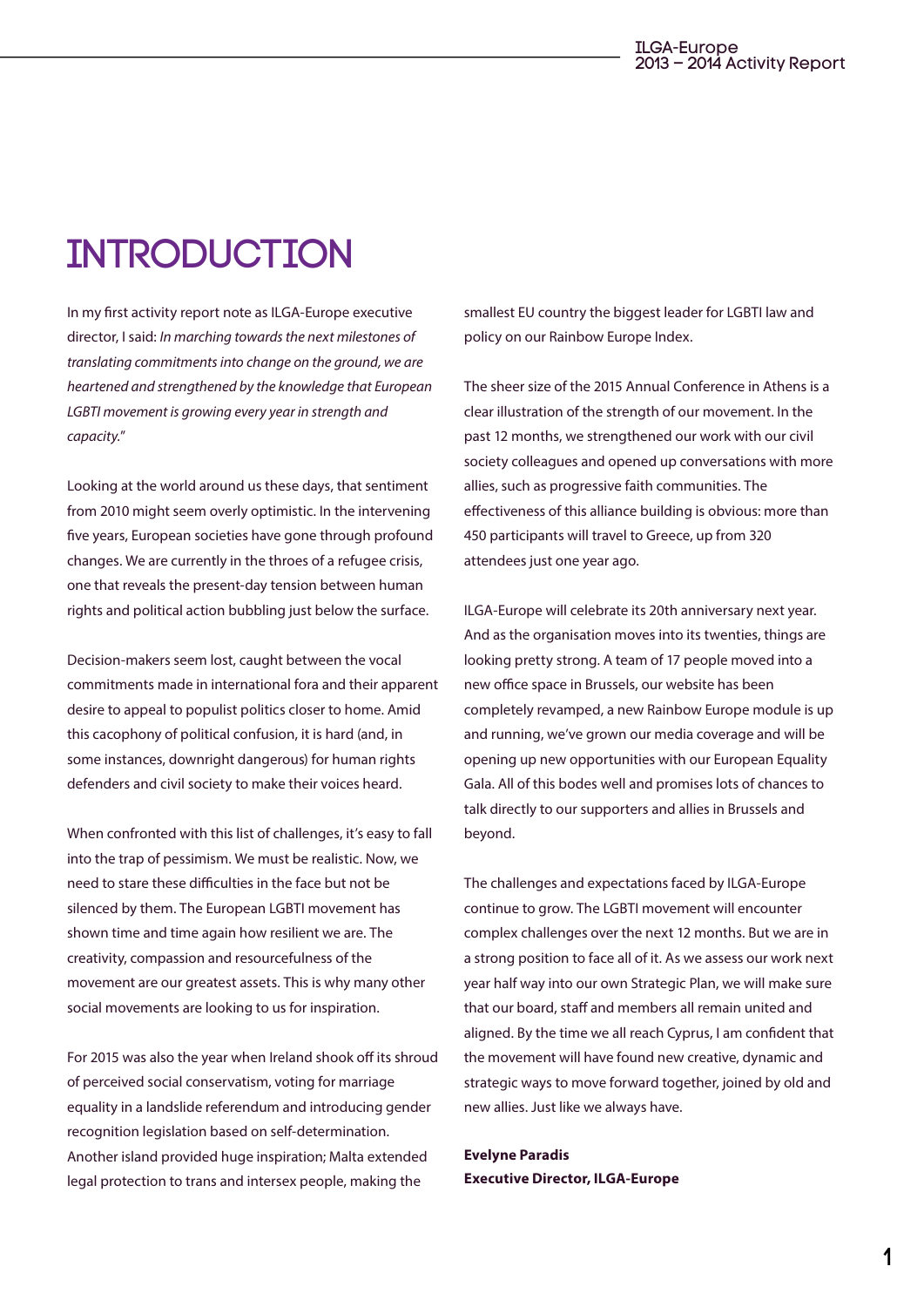# ILGA-Europe's activities at a Glance

## ILGA-Europe at a glance

Since the Annual Conference 2014 in Riga, ILGA-Europe…

 $\bullet$  organised 13 conferences, meetings and events; 13 **training sessions** and **3 study visits** for staff, board members, member organisations or partner organisations.

**•** had **meetings** with several **high-level officials**, including Frans Timmermans, First Vice-President of the European Commission; Věra Jourová, European Commissioner on Justice and Gender Equality; Martine Reicherts, former European Justice Commissioner; Randy Berry, US Special Envoy for the Human Rights of LGBT Persons. Moreover we had meetings with heads of cabinets of Federica Mogherini, Vice-President of the Commission & High Representative of the Union for Foreign Affairs; Vytenis Andriukaitis, Commissioner for Health; Johannes Hahn, Commissioner for European Neighbourhood Policy & Enlargement Negotiations; Marianne Thyssen, Commissioner for Employment; Tibor Navracsics, Commissioner for Education; Dimitris Avramopoulos, Commissioner for Migration; Věra Jourová, Commissioner for Justice and Gender Equality. We also met with several **members of the European Parliament** throughout the year.

l was asked **to be a keynote speaker or panellist at seminars, hearings or conferences** organised by the European Parliament, the Italian Presidency of the European Union, European Union Agency for Fundamental Rights, European Asylum Support Office, European Commission, Embassy of United States in Belgium, International Bar Association and IDAHOT 2015 Forum.

 $\bullet$  participated in additional **conferences and meetings** organised by: the OSCE/ODIHR – Organization for Security and Cooperation in Europe/Office for Democratic

Institutions and Human Rights; The European Instrument for Democracy and Human Rights; European Commission against Racism and Intolerance; The Human Rights and Democracy Network; Social Platform; Freedom House; CEJI – A Jewish Contribution to an Inclusive Europe; European Patient Forum; EU HIV Civil Society Forum; European Network on Religion and Belief (ENORB); Catholics for Choice; Christian Solidarity Worldwide; Amnesty International; Open Society Foundation; European Roma Information Office; Gay, Lesbian and Straight Education Network (GLSEN); Children Rights International Network (CRIN); European Women's Lobby; European Disability Forum; European Humanist Federation; EPATH; European AIDS Treatment Group; and the equality bodies of Germany and Belgium.

l had **meetings** with the national governments of Denmark, France, Germany, Italy, Kosovo, Luxembourg, Malta, Montenegro, The Netherlands and the United States.

l was invited **to speak, participate, deliver presentations or workshops at several seminars, events, conferences or meetings** organised by member organisations across Europe, including Transgender Europe (TGEU), NELFA, ENAR and ILGA World.

 $\bullet$  submitted 43 policy papers, submissions and **substantial input** to different European public consultations and inputted directly into various European institutions' and organisations' work programme consultations, such as together with member organisations contributed with submissions to the European Commission's Progress Reports; submission to OSCE towards the 2014 hate crime report; and facilitated submissions to ECRI.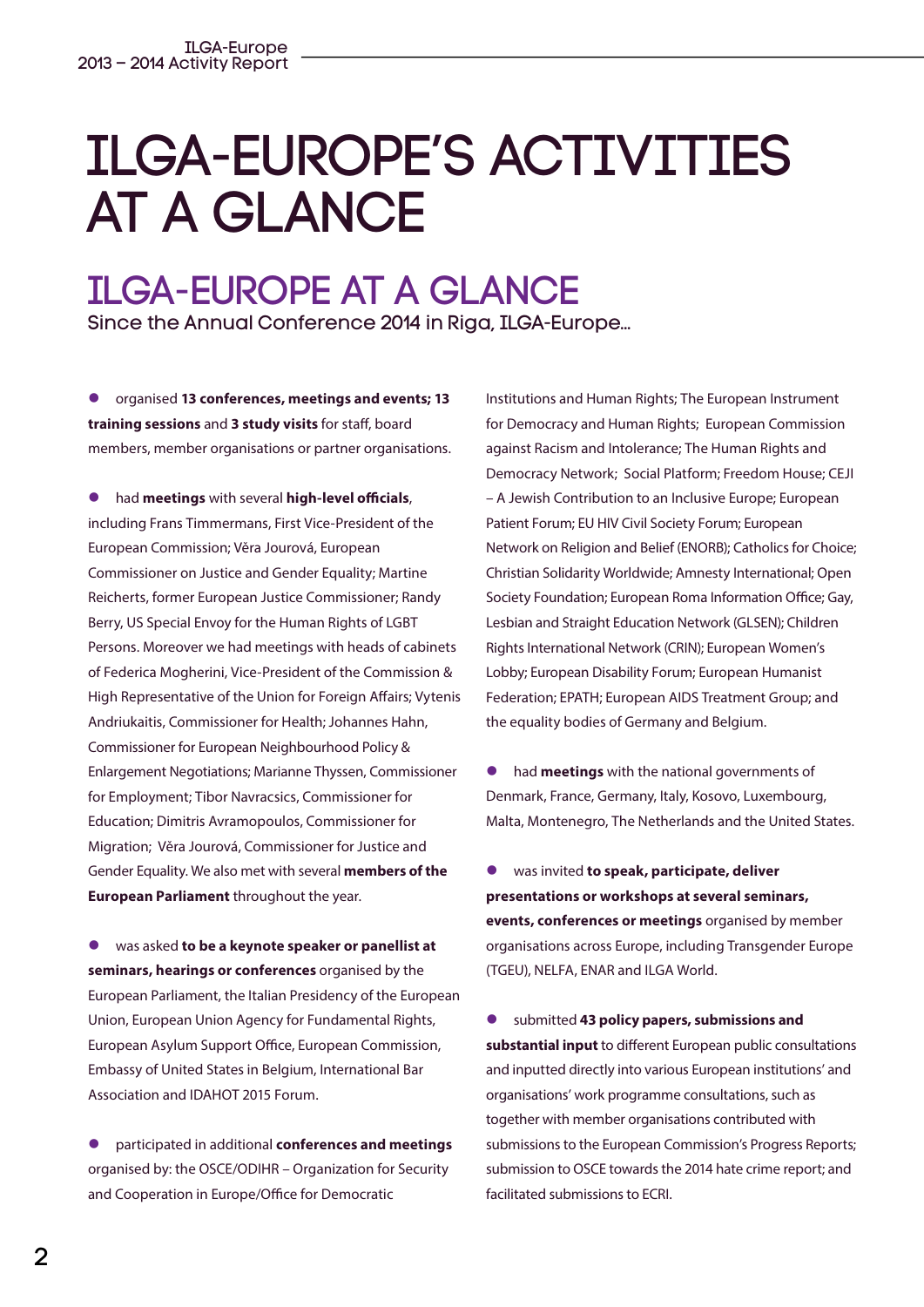- l submitted **6 third-party interventions** to t**he European Court of Human Rights**.
- **e** re-granted **45 small grants** for projects carried out by member organisations and partner organisations of ILGA-Europe.
- **e** visited **16 countries** for meetings with member organisations on national LGBTI issues.
- l organised its first-ever fundraising event, the **European Equality Gala**, with **350 friends and allies** from Brussels
- **•** was featured or quoted in international, European and national media **293 times** in at least **35 countries**, by outlets such as **The Advocate, BBC News, Buzzfeed, CNN, Deutsche Welle, The Economist, Euractiv, Euronews, The EU Observer, Gay Star News, The Guardian, The Huffington Post, The Local, The New York Times, Newsweek Europe, NPR, Politico, Pink News, Reuters, The Wall Street Journal** and **The Washington Blade**.

l issued **31 media releases and statements** raising human rights and equality issues for LGBTI people on international, European and national levels .

l published **8 opinion articles** in European and national media.

- l launched a brand new website and an online version of our Rainbow Europe Map and Index. The two had together **232,606 visits** with an average of **655 visits** per day (as of 6 October 2015).
- l had **22,999 'likes'** on our **Facebook** page and **14,619 followers** on **Twitter** (as of 6 October 2015). Moreover we created **2 social media campaigns** on women in the LGBTI movement and on older LGBTI people.
- l processed **1,398** invoices, reimbursements, sub-grants, and other contractual work.
- l **Moved office** …once!

### Highlights and achievements

The aim of this section is to report on progress made by ILGA-Europe towards achieving its strategic objectives under its 2014-2018 Strategic Plan. This report covers work carried out between October 2014 and October 2015.

#### STRATEGIC OBJECTIVE 1

Achieve full equality and effective enjoyment of human rights without discrimination based on sexual orientation, gender identity, gender expression and sex (intersex), with particular attention to the following issues: (1) asylum; (2) bias-motivated violence and hate speech; (3) education; (4) employment; (5) family; (6) freedom of assembly, association and expression; (7) health; and (8) legal gender recognition.

In November 2014, the EU political scene was a source of great optimism. A change of leadership and a refreshed EU landscape promised a renewed commitment to human rights in the **European Union**, especially on LGBTI equality. This hope appeared in many forms: the new EU

Commission put fundamental rights in the hands of the Commission's First-Vice President; clear commitments were made by the Commission's President Juncker to unblock the new anti-discrimination directive; and the Italian Presidency of the EU organised the first-ever LGBTI event in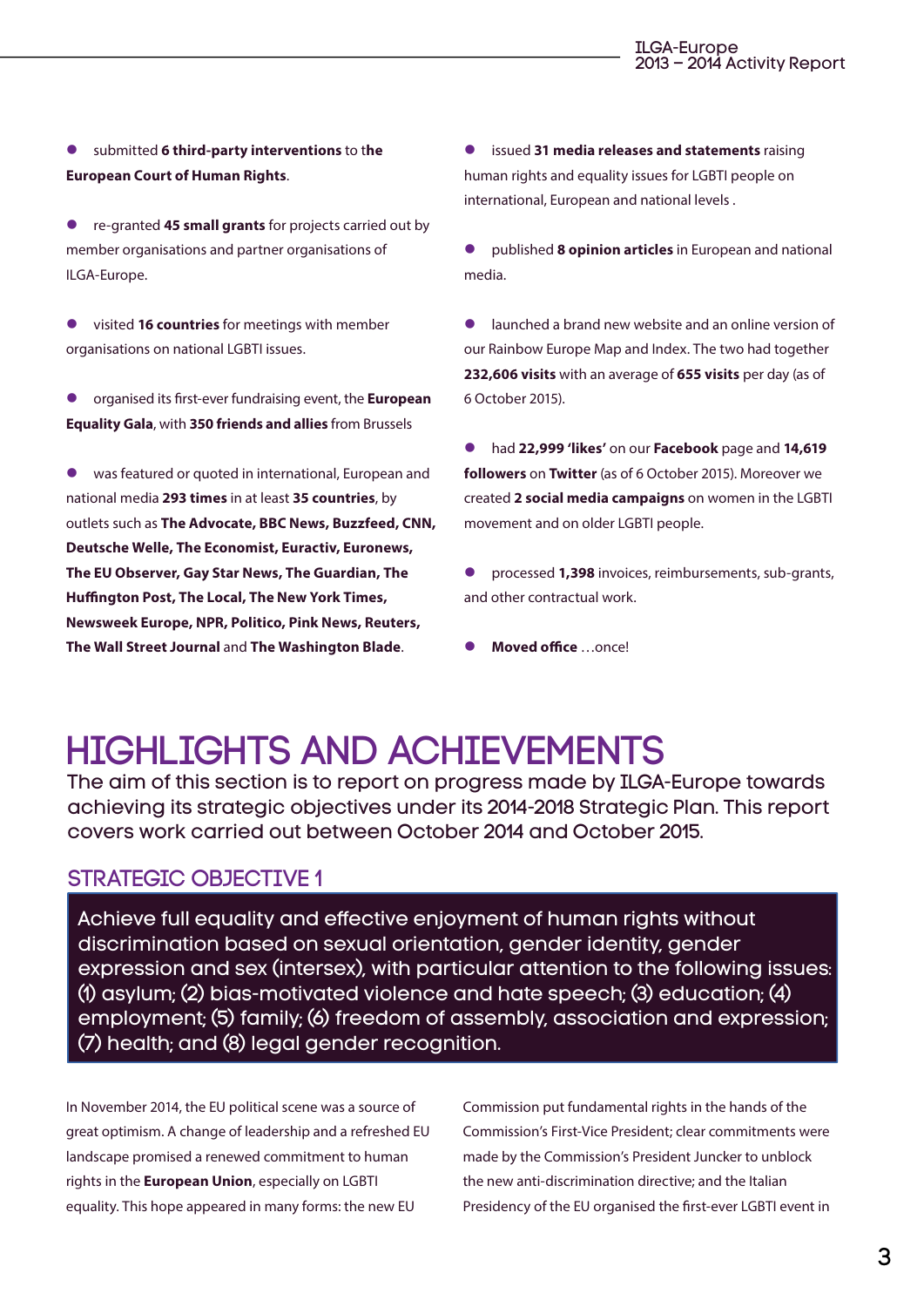the European Council. But one year on, keeping LGBTI equality at the top of the EU's agenda remains a challenge.

ILGA-Europe were determined to make the most of the EU's early promise: we met with Vice-President Frans Timmermans and Justice and Equality Commissioner Vera Jourova at the start of their mandates; we appeared as a keynote speaker at the event hosted by the EU Fundamental Rights Agency and the Italian EU Presidency and we met with members of the cabinet of several Commissioners. Reaching out to new potential allies, we invested in building relationships with the EU Parliament by arranging one-to-one meetings, speaking at political group events, producing material on our key priorities, and actively supporting the new LGBTI Intergroup. But despite this intense engagement, we are still awaiting concrete policy actions.

One of ILGA-Europe's main priorities has been to encourage the European Commission to adopt an **EU Strategy on LGBTI equality**. This would enhance the EU's ability to measure its progress in this area in a practical, visible way. And it's not just ILGA-Europe who thinks so. Commitment to a Strategy was made by several in the Commission, including Commissioner Jourova, as well as a growing number of governments (14 governments in total) and we have heard repeated calls from the European Parliament. ILGA-Europe worked with all these actors throughout the year to build on this work. While we were disappointed that Vice-President Timmermans did not reinforce the Commission's commitment publicly when he spoke at ILGA-Europe's European Equality Gala in June 2015, Maltese Minister Helena Dalli did make a strong appeal to the EU Commission to show leadership on this issue. We have kept up the momentum over the past few months; we have been working with the Parliament, governments who will soon hold presidency of the EU, and more importantly with Commission officials themselves, to support the adoption of clear and strong actions on LGBTI equality by the Commission in the very near future.

Ever since it was first put forward in 2008, the introduction of the **new anti-discrimination directive** has been

ILGA-Europe's other major political goal at EU level. The priority placed by the current EU Commission on finally getting the directive adopted, some eight years after it was initially proposed, gave new impetus to the debate. ILGA-Europe seized this opportunity by going to Berlin twice to meet with German parliamentarians and high-level government officials, the equality body and NGOs. The goal of these trips was to support political mobilisation towards changing Germany's position on the proposed legislation. We also worked with past, current and future EU Presidencies (namely Italy, Luxembourg and the Netherlands) as to maintain political pressure, and ensured ongoing visibility of the directive through proactive media work. All of this was done in close cooperation with our friends and allies from other equality NGOs, whom we work with as part of the "Equality for All" coalition. In 2016, it will be crucial to keep up the momentum, in particular by ensuring that upcoming EU Presidencies and the Commission take concrete action to see the adoption of this significant piece of legislation.

On a more positive note, LGBTI human rights remained high on the EU's 2014 Enlargement agenda as a result of ILGA-Europe's continued monitoring and advocacy work. This was reflected in **EU Enlargement strategy** and progress reports, EU Delegations' engagement with national LGBTI organisations and in the support of the establishment of a regional LGBTI association. In 2015, ILGA-Europe, together with other civil society organisations, gave input to the **EU's Neighbourhood policy** review; we called for a greater focus on human rights in the context of the EU's engagement with its eastern neighbours. The results of the review will be published later this year, but it is already evident that the shifting geopolitical climate in the Eastern Neighbourhood has negatively impacted on the EU's engagement on human rights in the region. ILGA-Europe also successfully advocated for a stronger text on LGBTI human rights in the new EU Action Plan on Human Rights and Democracy, placing particular emphasis on the implementation of the LGBTI Guidelines.

At the **Council of Europe**, ILGA-Europe continued working closely with the various institutions, including the Sexual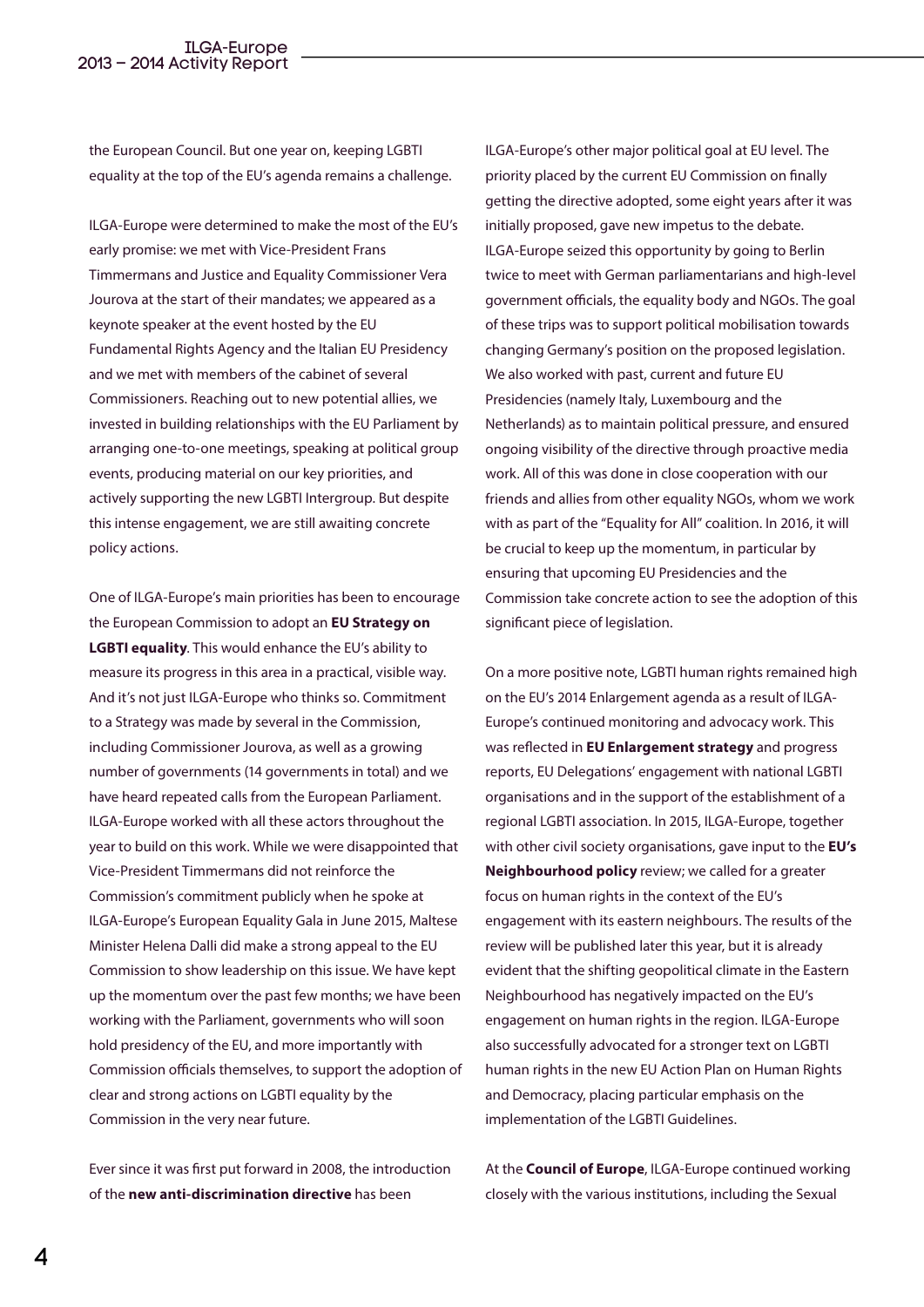Orientation and Gender Identity (SOGI) Unit, the European Commission against Racism and Intolerance (ECRI), the Office of the Commissioner for Human Rights and the Parliamentary Assembly (PACE) throughout the year, always with the objective of supporting the consolidation of the Council's mandate and policy framework on sexual orientation and gender identity. In this context, we provided input for discussions on the current and future work of the Council, we fed into monitoring processes, and generally sought to create synergies between the Council's activities and opportunities at the movement level. At the Parliamentary Assembly (PACE), the highlight of 2015 was the adoption of a very comprehensive resolution on trans rights. Transgender Europe (TGEU) took the lead in working for the development and adoption of the resolution, with ILGA-Europe providing support, principally on lobbying.

In short, it must be said that opportunities for European institutions to lead or instigate change at the moment are rather limited. This is why we continue to build **strong relationships directly with national policy-makers** – in close cooperation with our member organisations. For example, we actively participate in the Annual IDAHOT Forum which brings together representatives from governments, intergovernmental institutions, equality bodies and NGOs. We help with the event's planning and overall thinking, in addition to sharing our expertise as speakers. Once again, we did that at the 2015 event hosted by the Montenegrin government, and are already engaged with the Danish government which will host the 2016 edition of the Forum. We support the work of the LGBT Governmental Focal Point Network through information exchange. This is clearly an area which is developing, and one of our priorities is to build effective spaces for meaningful NGO-government dialogue so we can all help to build practical plans to advance LGBTI equality across Europe.

In this context, ILGA-Europe's **benchmarking activities** are even more important. Beyond the media buzz around who is 'number 1', the Rainbow Map and Index have become an integral part of discussions with policy-makers about the legal standards required to achieve LGBTI equality. Therefore, ensuring the credibility, accuracy and timeliness

of the information we provide is a job we take very seriously. While the new interactive web-based Rainbow Module enables ILGA-Europe to keep the information up-to-date and accessible to a wider audience, we are working on ways to strengthen the use of the Annual Review. We are acutely aware that our Index can only measure laws and comparable European policies but the number beside a country's name cannot possibly tell the whole story. This is why we put together the Annual Review, which complements the legal picture painted on the map with information about the lived reality on the ground. We are also stepping up our thinking on measuring social change and we hope that, in the not-too-distant future, we will be able to produce a map which includes legal and social benchmarking.

When we look at all these aspects of our advocacy work, it is apparent that **litigation** is more important than ever. In countries where the rights of LGBTI people are heavily politicized and where political advocacy is difficult, litigation in domestic courts can often provide an alternative solution. Litigation has become an essential tool to instigate reform of national laws and heap pressure on those governments who ignore or openly reject the application of international human rights standards to LGBTI people. ILGA-Europe are working hard to enable LGBTI activists and groups to engage in strategic litigation by continuing to enhance their skills and knowledge. There is also an ongoing need to create progressive jurisprudence to strengthen our advocacy for more explicit recognition of the human rights of LGBTI people at national, regional and international levels.

This is why ILGA-Europe continued our work on **strategic litigation**, encouraging our member organisations to take key cases to the European Court of Human Rights. We supported on-going cases through third-party interventions, and, for those cases that had already been decided, with submissions to the Committee of Ministers under the procedure for the execution of judgments. In the past year, ILGA-Europe participated in five third-party interventions before the European Court of Human Rights. The cases addressed freedom of assembly issues, the obligation of states to investigate hate crimes, asylum,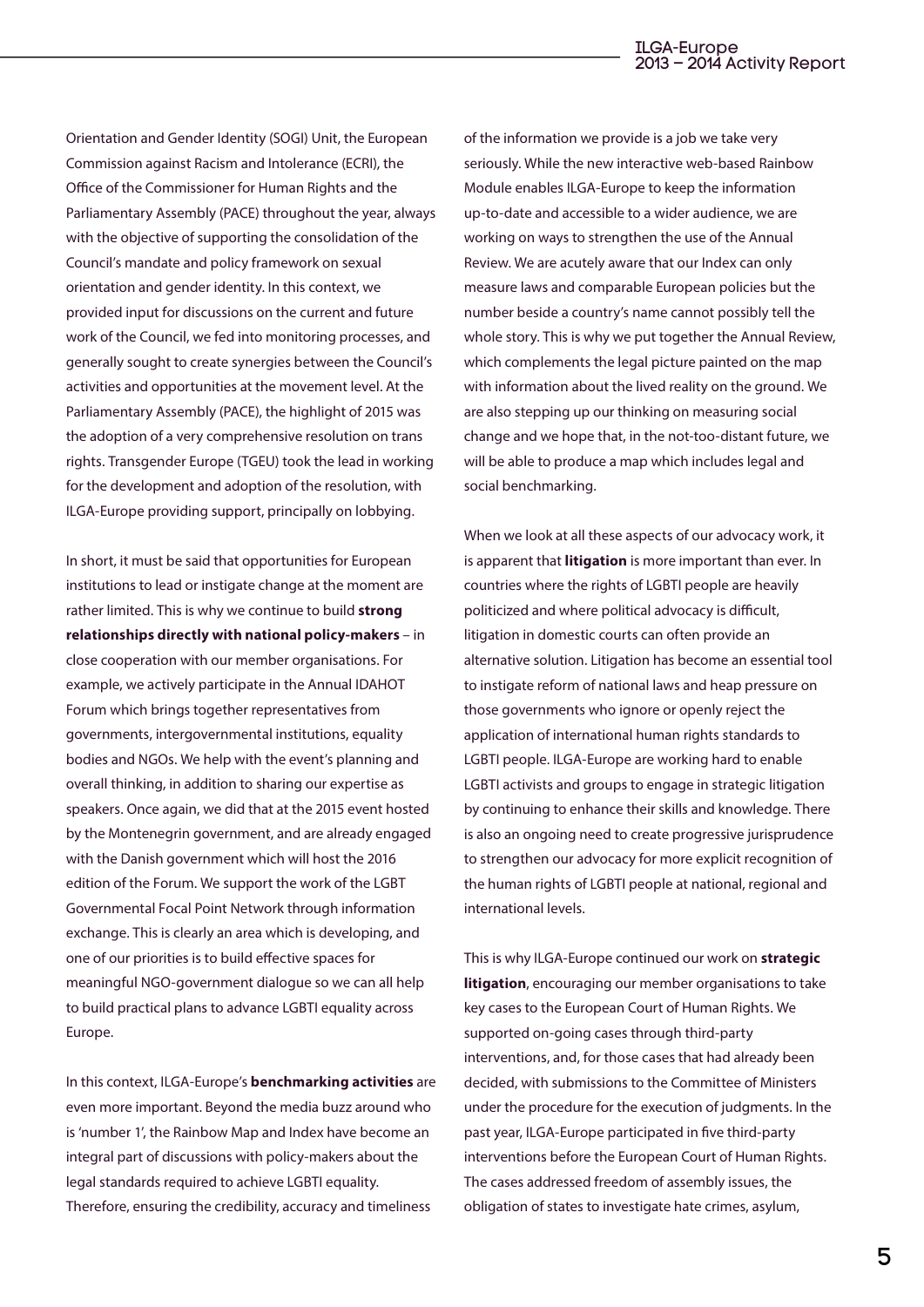access to medical treatment for trans people, and challenging the requirement for trans people to undergo sterilisation as a condition for legal gender recognition. In the execution of judgments procedure, ILGA-Europe provided support for the implementation of cases against Lithuania (legal gender recognition), and Moldova and Russia (freedom of assembly). ILGA-Europe want to acknowledge the continuing support of Professor Robert Wintemute in this litigation work. In addition, ILGA-Europe took a case under the Social Charter's collective complaints procedure for the first time; we joined TGEU in initiating a case challenging the Czech Republic's law requiring trans people to be sterilised as a condition for legal gender recognition. The complaint, which invoked the right to health, was declared admissible by the European Committee of Social Rights in September 2015 and a judgment is expected by the end of 2016.

Looking closely at specific political developments over the past year, several negative trends have required our attention. One of the most concerning trends we have witnessed is the **closing space for civil society**. We have seen restrictions being placed on NGOs, including LGBTI groups, in a growing number of countries. Governments are erecting legal and administrative barriers and increasingly fail to include civil society in decisionmaking processes. This makes it more difficult for civil society to receive foreign support and funding to operate, to influence policy making, to hold public gatherings or set up new organisations. In addition to this, incidents of intimidation and harassment against human rights defenders are on the rise. Since our Riga conference, ILGA-Europe have prioritised action in the area. We published a study on the impact of shrinking space on LGBTI groups, organised a strategizing event on 'shrinking civil society space for LGBTI organisations' and developed recommendations. By arranging meetings between activists and EU policy-makers, we gave the activists directly affected by this trend the chance to strategize and plan effective responses. We also forged robust connections with other human rights organisations to build strong horizontal alliances standing up against these worrying developments.

We also stepped up our monitoring of **so-called "gender**  ideology", the argumentation used to undermine any initiative to challenge gender stereotypes in schools and in society, including LGBTI-specific initiatives. We mapped the situation across Europe and explored how to respond to this trend along with other civil society organisations. Currently, we are drafting a short paper about these trends, to bring the anti- human-rights agenda of the people using the "gender ideology" rhetoric to light. This paper will help our advocacy work, as well as strengthening our cooperation with other organisations on the issue. This "gender ideology" backlash is prompting us to investigate new strategies to advance equality in education, especially around our messaging and documentation work. In addition to increased research and analysis, we also started taking action to counter the anti-gender narrative in European level settings, using discussions on EU gender policies as an opportunity to reaffirm an inclusive understanding of gender. In particular, we worked with TGEU on the European Parliament's report on the EU gender strategy for 2016-2020. Together, we secured an inclusive understanding of gender, meaning that everyone across Europe should live without fear of gender based violence and discrimination, and included specific references to the rights of LGBTI people – with particular focus on trans and intersex issues.

ILGA-Europe continued to enhance its ability to respond effectively to those who oppose the recognition of LGBTI human rights, especially religious extremist groups. To this end, we consolidated our links with other human rights organisations by establishing a platform called High Ground. This platform will coordinate powerful political and policy **responses to anti-human rights claims**. By working together strategically, we will expose opposition to sexual and reproductive health and rights (SRHR), LGBTI human rights, women's rights, secular institutions, and attacks on the universality and indivisibility of human rights in Europe. We also worked on our argumentation to counter the tendency to pit LGBTI equality against religion. To this end, we organised an event with European Network on Religion and Belief (ENORB) aimed at identifying common experiences of discrimination between LGBTI people and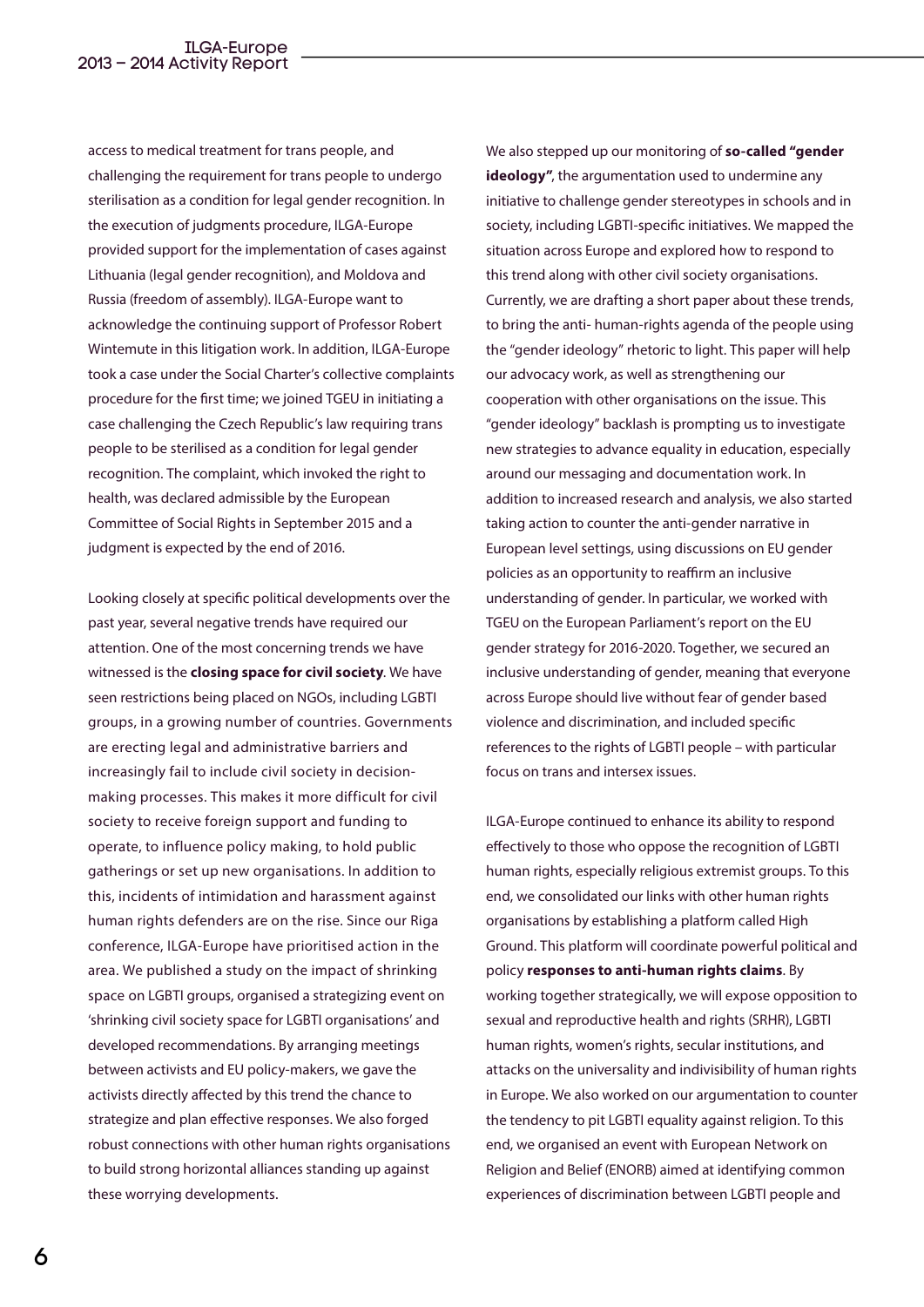religious and belief groups, and exploring areas of potential tension in a spirit of mutual understanding. In addition, ILGA-Europe joined forces with Catholics for Choice for a one-day forum in the European Parliament which gathered parliamentarians, staff from EU institutions, journalists, and civil society to discuss the rise of anti-human rights extreme religious lobby groups in European institutions. We also published a study on 'the right to freedom of religion or belief and its intersection with other rights'. This work allows us to respond to claims that LGBTI equality violates freedom of religion in a manner that is fully consistent with human rights law, whilst also helping us address internal prejudice towards faith from within the movement by better understanding other peoples' perspectives.

Thankfully, the negative and challenging trends are offset by extremely positive advances. One of the most encouraging developments is certainly the increased **visibility of intersex issues** in Europe. The ever-increasing strength of the intersex movement (which allowed for more targeted advocacy and awareness-raising on European level) combined with momentum driven nationally (with leaders like Malta producing inclusive legislation) raises the interest and awareness of policy makers. Having leaders who want to learn is very exciting; but 2016 will be the year to turn words into action as the first European Parliament hearing to include intersex human rights will take place in April 2016. It is in this context that ILGA-Europe worked with OII-Europe to organise a study visit for intersex activists to Strasbourg, to build on the publication of ground-breaking reports on the human rights of intersex people by the Council of Europe's Human Rights Commissioner and the EU's Fundamental Rights Agency. Activists met with members of the European Parliament, the cabinet of Commissioner Jourova, the Council of Europe's Human Rights Commissioner and officials from the Council of Europe, and also took part in an event organised by the European Parliament's LGBTI Intergroup. We also worked with activists to ensure several EU Parliament reports recognised the needs of intersex people, for example the Noichl report on future gender equality strategy and the Ferrara report on the situation of fundamental rights in Europe (the first time that a Parliament report states that

non-medically necessary surgeries on intersex children are a human rights violation).

We have taken steps to include LGBTI people and **health issues** more explicitly in European policies. Specifically, we published our "key demands for ensuring the enjoyment of the right to health and access to health without discrimination" and increased our engagement with relevant EU Commission officials developing new projects on health inequalities experienced by LGBTI people. An important development in ILGA-Europe's work in the field of health is that we stepped up our advocacy on **HIV/AIDS**. With the high prevalence of HIV once again being a significant concern within the LGBTI community, ILGA-Europe responded positively to the growing request from different actors and members to be more vocal and active. In addition to our work as a member of the EU HIV/AIDS Civil Society Forum and on-going engagement with UNAIDS, we started to consider the larger strategy in terms of our role in advocacy and the needs in the movement. ILGA-Europe also looked at specific issues related to HIV prevention such as access to PrEP and took part in a consultation organised jointly by UNAIDS and the European AIDS Treatment Group.

In areas like health and education, ILGA-Europe's impact is most evident in our **direct engagement with national policy-makers**. Roundtables are our preferred model, bringing together national policy-makers and activists to exchange good practices on a specific topic. Not only is this approach helping us to overcome the issue of limited European competences in these areas, it is also proving more effective by ensuring practical peer learning opportunities and providing safe spaces to discuss the challenges. In the past year, ILGA-Europe organised the first Roundtable on LGBTI Health in Europe, with the support of the French Ministry of Health. This roundtable marked the first time that policy makers from across Europe got together to acknowledge that there are specific issues for LGBTI people in accessing health and in health care. The attendee list has the potential to create a network of policy makers to allow for on-going exchange of information and good practices. We are organising another similar event later in 2015 on mental health. Building on work from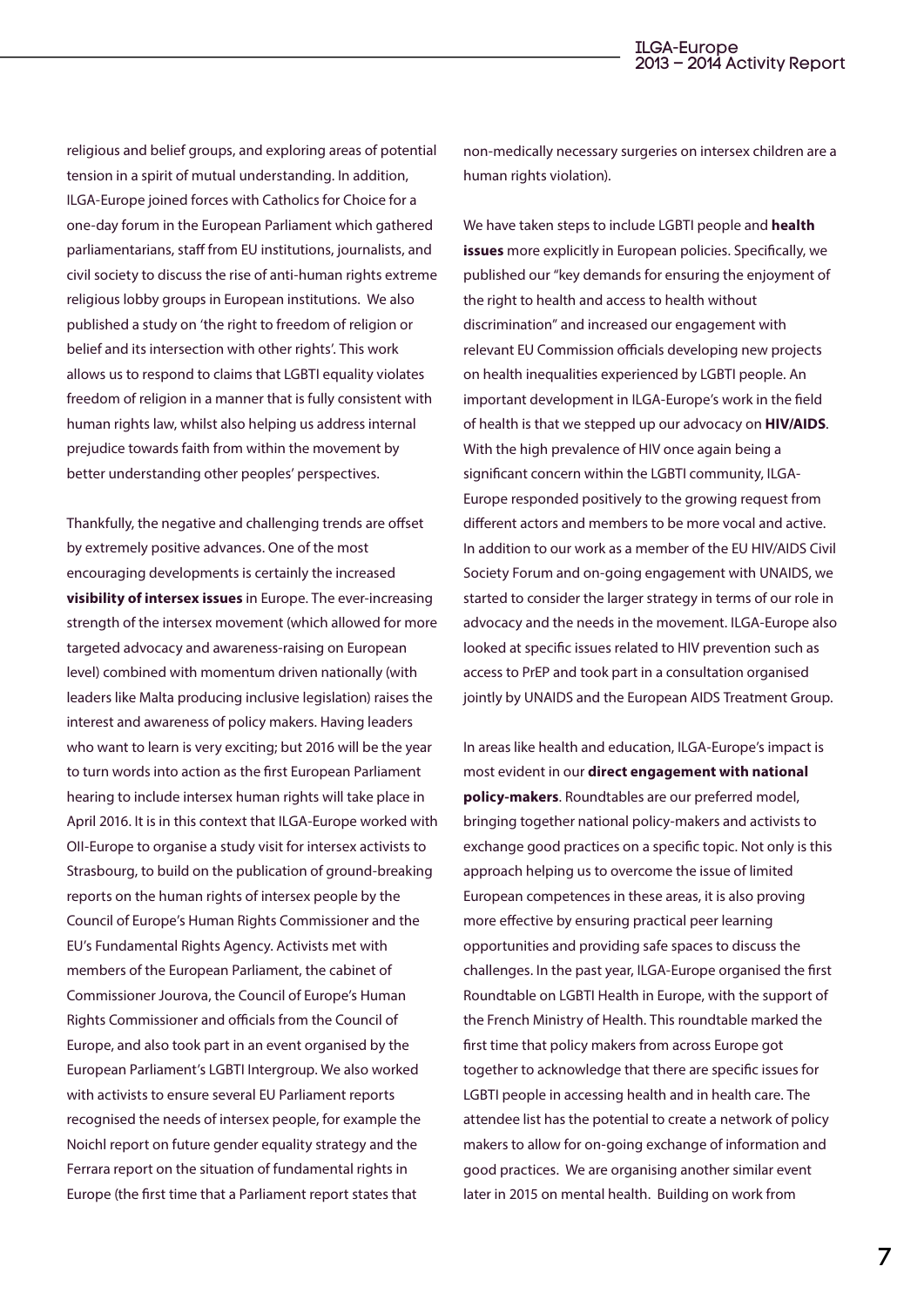previous roundtables held in Athens and Dublin in 2013 and 2014, we organised a third roundtable on education in Lisbon, focusing on existing effective policy models. The meeting aimed to identify how cooperation between the various actors on **education** could be strengthened throughout the year by, for instance, exchanging information on a regular basis, working on joint projects and promoting successful policies initiated across Europe.

Advocating for effective laws and policies to combat **homophobic and transphobic violence** remains a clear priority for ILGA-Europe. Over the past year, we continued to build momentum towards future EU-wide protection against bias-motivated violence. We organised a conference for EU and national policy-makers, NGOs and legal experts to explore how EU-level legislation can be strengthened in this area. We also continued to work with other European NGOs to build a coalition of supporters to persuade the EU to take action against violence. In order to strengthen the case for stronger measures against violence at European and national levels, we provided extensive input to the monitoring of hate crimes by the OSCE and the European Commission against Racism and Intolerance. We also produced a European analysis of trends based on national reports produced by LGBTI groups supported by our documentation grants. In addition to building the ground for our legislative goals, we also focused on ensuring effective implementation of existing standards, including by joining forces with other European NGOs to identify good practices to address issues of under-reporting and victims' support. Similarly, most of our work related to asylum focused on the implementation of existing EU legislation, in particular by working with the European Asylum Support Office on the development of tools to support national governments to apply EU standards properly when it comes to LGBTI asylum seekers.

Recognition of **LGBTI families** also remains firmly on the agenda, as ILGA-Europe are exploring strategies to best support legal and political changes related to family rights. To this end, we organised a roundtable for LGBTI activists and allies on the legal situation of families across Europe, in conjunction with the 2015 Europride in Riga. The event was a prime occasion to discuss advocacy strategies on EU and national level to ensure equal rights for LGBTI families. While ILGA-Europe engage with EU institutions to advance recognition within the limited scope of European competences (e.g. mutual recognition of status across borders and property regimes), it is clear that strategic litigation remains the main tool to be used from a European level to secure equality of families in law.

In 2015, ILGA-Europe re-entered the area of **equality in the workplace** through many different angles. Firstly, together with TGEU, we started talking with the EU Commission about the discrimination faced by trans people in the labour market. Thanks to the work of national LGBTI organisations active in the area of workplace diversity, we have also gone back to mapping existing good practices and opportunities to advance equality at work across the region. A critical piece of piece of this work is strengthening of benchmarks for workplace diversity, including emerging global benchmarks, to assess employers' track record on LGBTI equality and to create a sense of accountability. This is why ILGA-Europe was happy to accept the invitation to join the Workplace Pride Global Benchmark, an opportunity to contribute to bridging the gap between the expectations of the LGBTI community and the day to day realities that employers face of making progress with LGBT workplace inclusion. Beyond workplace diversity, corporate engagement for LGBTI equality is fast becoming a new strategic issue in terms of advancement of the European LGBTI movement. ILGA-Europe initiated thinking on the role of the private sector to instigate political and social change in different countries, with a view to developing our own strategy in the near future.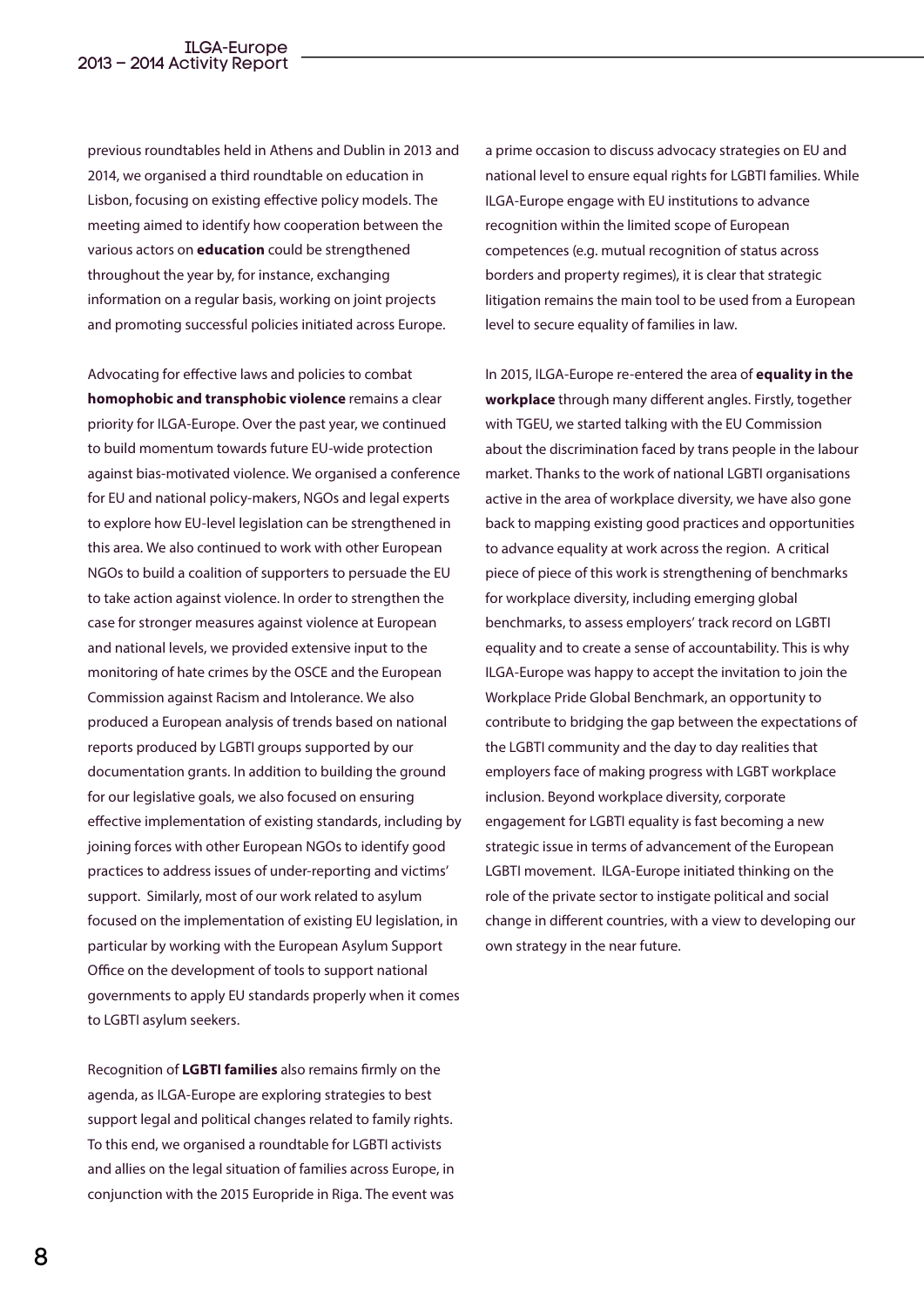#### STRATEGIC OBJECTIVE 2

Enhance the capacity of ILGA-Europe (members, board, staff) to achieve political, legal, institutional and social change by:

- Strengthening the capacity of ILGA-Europe to lead on LGBTI equality in Europe through: (1) strengthening ILGA-Europe's capacity to adapt and respond effectively to changing environments; (2) reflecting and integrating the diversity within the LGBTI population across ILGA-Europe's work; (3) consolidating ILGA-Europe's capacity to advance the rights of intersex people
- Strengthening the European LGBTI movement through: (1) strengthening the organisational capacity of LGBTI organisations to achieve change; (2) strengthening the capacity of LGBTI organisations to engage nationally on key European level policy developments and implementation; (3) enhancing the capacity of LGBTI organisations to recognise and reflect the diversity within the LGBTI communities

When it comes to our movement building work, ILGA-Europe's aim is to ensure that LGBTI activists have the necessary tools and skills to be able to cope with the ever-evolving political, social and cultural environments in which they work. This is why, in large part, priorities in our movement building work are informed and shaped by the political developments described under our first strategic objective; both pillars of our work feed into and complement each other. It is with these current political and social trends in mind that, over the past year, we developed several projects to enable us to adapt to the current needs of the movement.

Our first new programme is *Creating Opportunities*. Simply put, the programme creates a central resource for the European LGBTI movement to make sure they can respond to opportunities or threats. On one hand, *Creating Opportunities* is ILGA‐Europe's response to an increasingly organised opposition which attempts to block positive developments or even approve hostile anti‐LGBTI legislative proposals in different countries. But the programme is also an instrument to support the LGBTI movement where it is presented with exciting opportunities to affirm or strengthen LGBTI rights. This means that this innovative programme can be used in a

variety of scenarios, from a referendum on a constitutional marriage ban to supporting a campaign for a new law on legal gender recognition. Creating Opportunities allows ILGA‐Europe to keep track of national events that could possibly spill over to neighbouring countries and give our member strategic assistance as soon as they need it. This programme can leverage the efforts of groups operating on the ground through strategic planning, community mobilisation and social change influencing efforts. It also helps to make optimal use of good practices, through documenting and disseminating positive case studies, and it encourages peer-to-peer learning.

A burning question for our movement in recent years has been: "how do we reach the hearts and minds of people?" Over the past year, ILGA-Europe delved deeper into this question, trying to get a better understanding of the psychology of social change. In particular, we looked at the impact of language on changing people's perceptions, overcoming prejudices, and convincing decision-makers of the need to take action. Even more concretely, we took important steps to increase the movement's capacity to instigate change by **strengthening our communications work**. In addition to two training sessions – one for LGBTI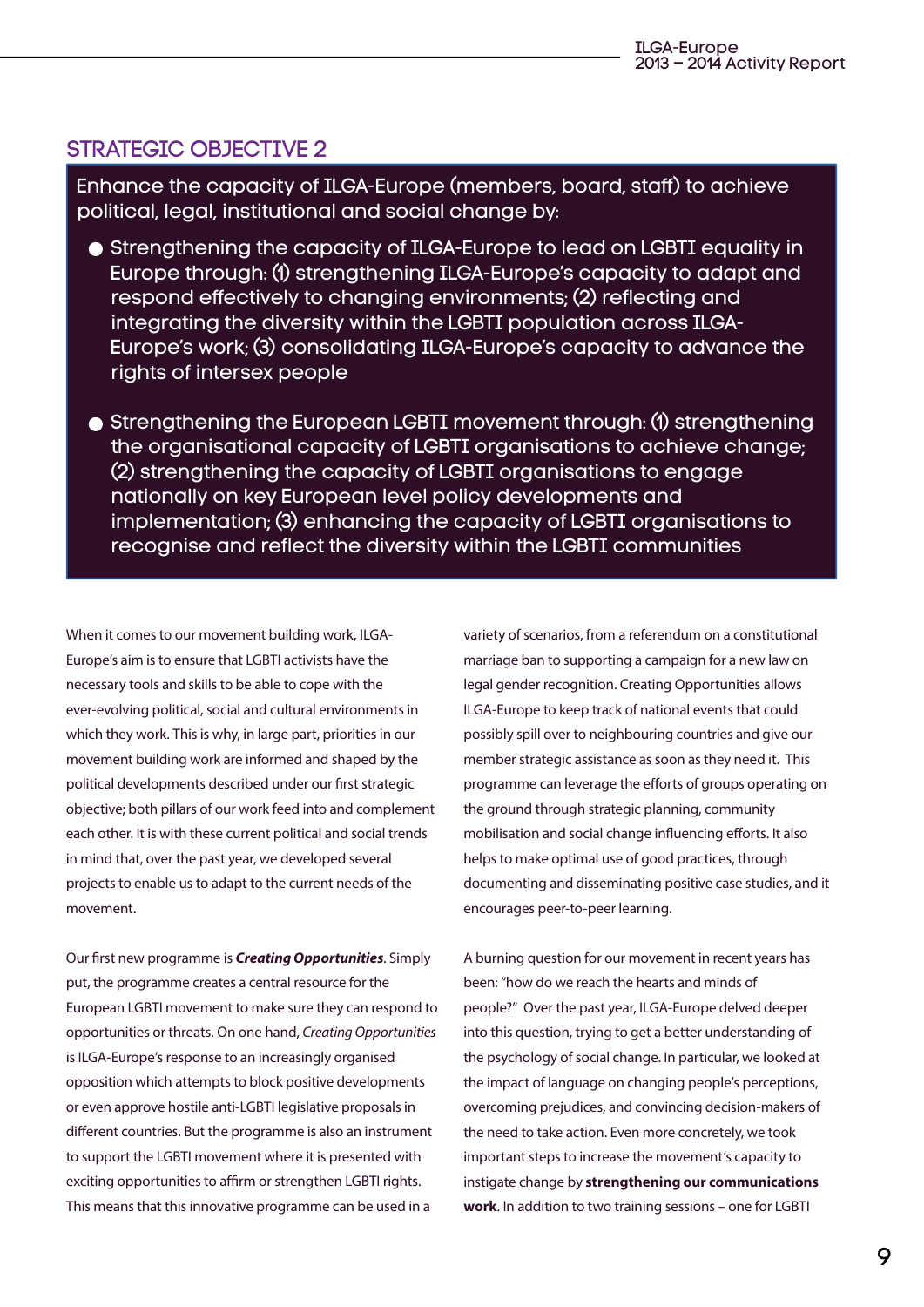activists and one for ILGA-Europe's staff and board – we also launched a new project with the Public Interest Research Centre on building value-based message frameworks that positively influence public opinion. The aims of the project are to develop strategic LGBTI narratives for advocacy and communication purposes and to increase understanding of the narrative landscape surrounding the rights of European LGBTI people, while creating peer learning and exchange tools for activists to facilitate access to knowledge and resources.

The third new ILGA-Europe endeavour is the *Allies in Action* programme. At a time when opportunities for 'conventional' campaigning (targeting state bodies and aiming for legislative and policy changes) are limited, we believe that developing horizontal ties across society is crucial. We need to activate person-to-person connections, and increase the capacity of LGBTI groups to engage supporters outside of LGBTI movement in a progressive, meaningful, and sustainable way. Designed to foster an enabling environment for LGBTI equality work in six former USSR countries, *Allies in Action* creates ways for local LGBTI advocates and groups to involve more supporters in their work, from groups of professionals, to family and friends of LGBTI communities. A joint venture with COC Netherlands, this three-year initiative will allow LGBTI groups to increase their allies' knowledge of LGBTI-specific issues and to support their activities to promote LGBTI equality.

The projects and programmes mentioned so far focus on enhancing skills and sharpening strategies. However, the personal well-being of our community is also at the forefront of our minds. **Security concerns for LGBTI human rights defenders** and organisations have sadly increased in recent years. In the 12 months since our conference in Riga, ILGA-Europe provided temporary relocation to human rights defenders through the *Dignity for All* programme, supported security trainings and provided assistance to organisations to help them mitigate risk. We also started to explore how to lessen the negative impact that security risks often have on the wellbeing of activists, which in turn can undermine the sustainability of organisations. ILGA-Europe is looking at facilitating trainings to proactively address these situations.

Every day, the ILGA-Europe staff team is involved with one aspect or another of our movement building work, from leading a training session or issuing a grant, from one-to-one skype calls with activists discussing a development at national level to supporting a piece of organisational development. It is difficult to capture the breadth of actions carried out during a year to support the movement. While it is virtually impossible to name every single piece of movement building work we do, we should mention a few main activities by name:

- **•** The Annual Conference, with its 46 workshops.
- **•** Capacity-building seminars and trainings: on strategic communication; community and organisational development; financial management; security and strategic planning.
- $\bullet$  Workshops on community and organisational development, wellbeing of activists, strategic communication.
- **•** Various fact-finding trips and in-country sessions on strategic planning and project management.
- **•** Study and advocacy visits to the Council of Europe and the EU.
- Coaching/mentoring on organisational management and development.
- **•** Documentation grants on LGBTI discrimination in education, advocacy grants in the framework of the *Dignity for All* programme and various grants to support other documentation activities.

Every year, we strive to respond to the broad spectrum of needs identified across the region to the best of our ability. We prioritise our action based on a needs assessment process. We review our assessment process on an annual basis, thanks to the feedback received from our members, partners and donors. Overall, our work tends to have a geographical focus on Russia and former USSR countries, the Balkans and Southern Europe, where challenges experienced by the movement are more severe. Unfortunately, our own limited capacity doesn't allow us to meet all the expectations and needs of the movement. Where this is the case, we constantly try to find alternative ways to help – for example, by redirecting to other groups who may be able to support or by enhancing access to relevant knowledge and information.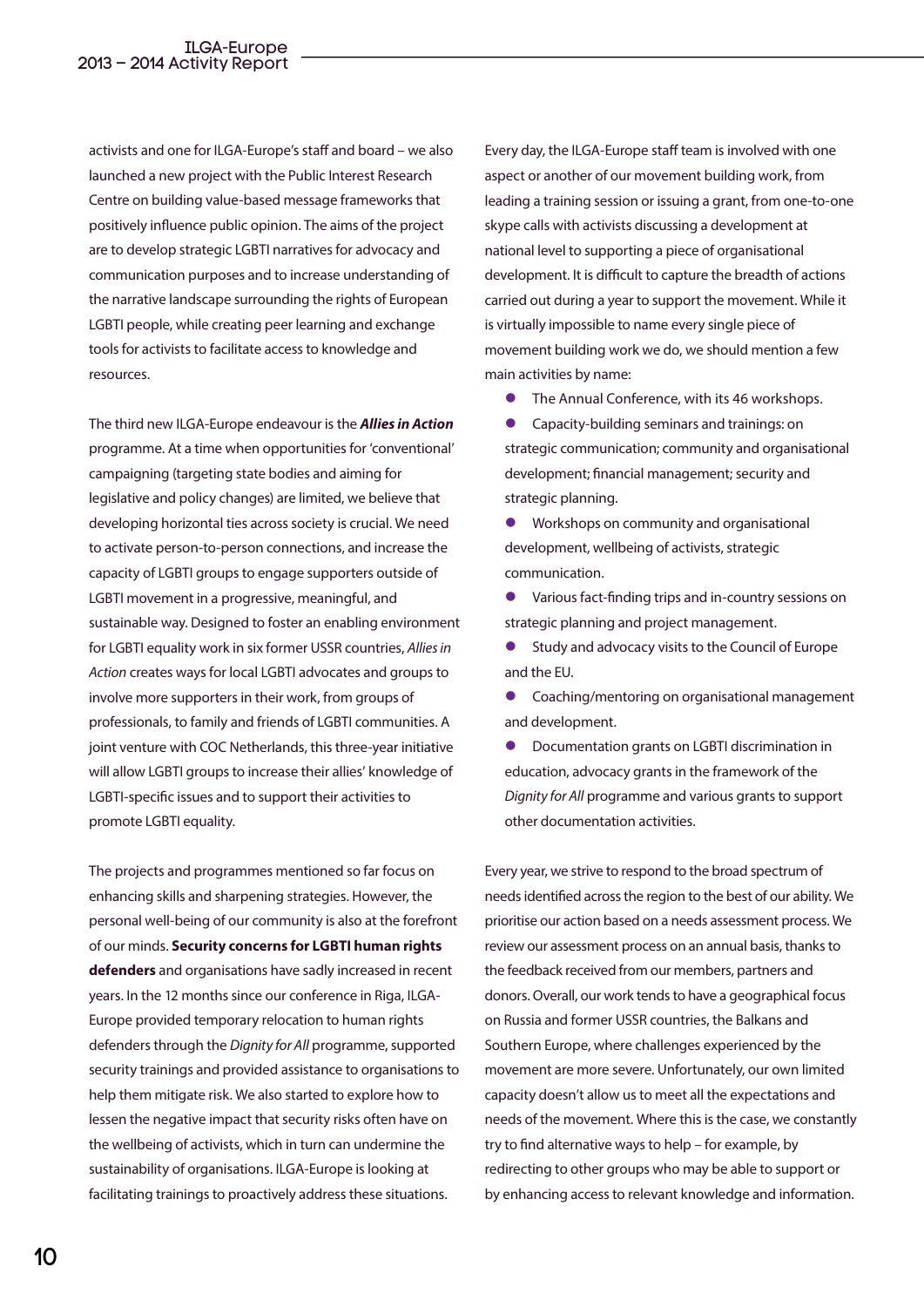An important priority within our movement building actions is to empower those working with under-represented groups within LGBTI communities and emerging organisations, in line with ILGA-Europe's objectives to strengthen diversity within the organisation and the movement. Once again, ILGA-Europe placed great importance on contributing to the strengthening of the **intersex** movement. Our work in this area included supporting a one-day gathering of intersex activists prior to the Athens conference and participation at the Annual Conference itself. As in previous years, we also took steps to consolidate the capacity of the LGBT movement to be inclusive on intersex, this time by co-organising a seminar with IGLYO on LGBTQ activism and intersex.

On the broader framework of diversity, ILGA-Europe built on our previous work and prioritised challenges of visibility for **diversity** issues and participation of under-represented groups within the organisation. One good example of this is our social media usage. ILGA-Europe turned to social media to respond to lack of visibility which so many people in the LGBTI community face. In addition to our regular communication on special days, this year we marked International Women's Day (8 March) and the UN International Day of Older Persons (1 October) with dedicated social media campaigns raising awareness about the experiences of women within the LGBTI movement and of the specific needs of older LGBTI people.

However, we chose to concentrate our diversity efforts around the 2015 Annual Conference, where we are organising a series of workshops and sessions that will provide multiple spaces for participants to explore intersectionality issues (including related to age, gender, religion and faith, ethnicity). Through the scholarship programme, we are also enabling activists representing a greater diversity of experiences to be present in Athens. In addition to this, we will present the first Diversity Awards to recognise good practices to promote inclusiveness by LGBTI groups. The discussions in Athens will feed into a consultation process we are initiating with organisations representing minority groups within the LGBTI community. This process is aimed at identifying ways to enable their active participation within ILGA-Europe and the wider European movement.

Last but certainly not least, enhancing ILGA-Europe's ability to fundraise and to create a strong base of individual donors was a top organisational priority in 2015. Moving from exploration to action, ILGA-Europe held the European Equality Gala in June, our first **fundraising** event in Brussels. The event, which received significant attention thanks to the participation of the EU Commission's Vice-President Frans Timmermans as keynote speaker and Maltese Minister Dalli, sold out with over 350 supporters gathering on the evening. The event was attended by two other EU Commissioners, members of the European Parliament as well as several Brussels-based European media outlets. ILGA-Europe also secured sponsorship from Google – a first corporate sponsorship for the organisation. We also launched two targeted donation campaigns via social media aimed at friends, allies and supporters of ILGA-Europe. Admittedly there is still a significant amount of learning to do in order for such fundraising initiatives to enable the organisation to truly diversify its funding. But the activities carried out this year provide a solid basis for the future. We are developing this work, also considering the broader aim of fostering a philanthropic culture on LGBTI rights in the region, which would benefit the movement as a whole. Finally, beyond our own funding, ILGA-Europe stepped up its engagement with public and private donors by organizing a **large donors' meeting** prior to its 2015 Annual Conference in Athens, with a view to discussing the needs of the broad European LGBTI movement and of contributing to increased coordination of grantmakers and alignment of efforts to support the movement's activities in Europe.